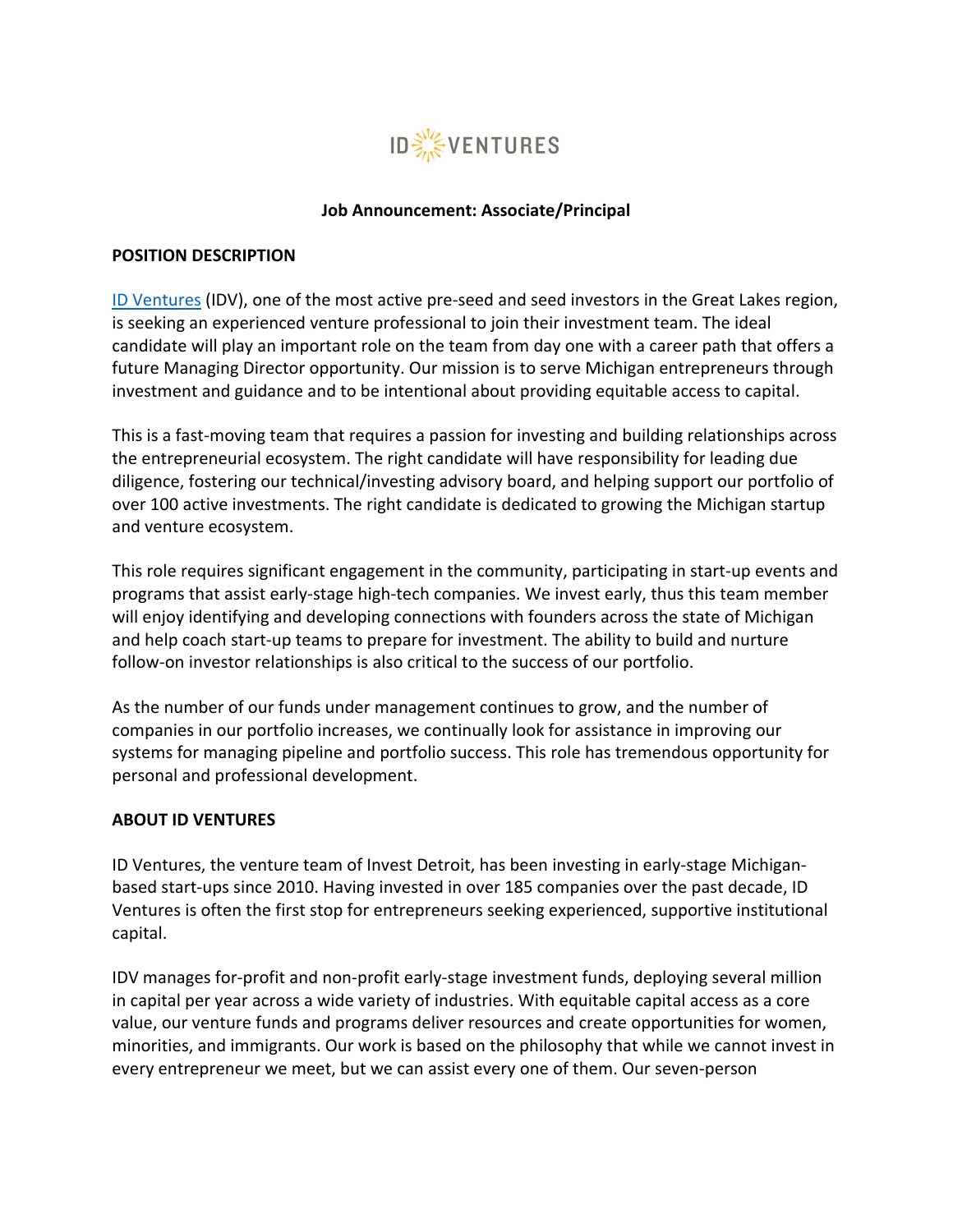investment team is committed to supporting the entrepreneurial ecosystem with capital, ongoing mentoring, and community engagement.

ID Ventures is part of Invest Detroit, an organization with a 20-year history financing economic development with \$200 million in funds. Working in a collaborative environment with Invest Detroit's 40-member team, ID Ventures is committed to investing in companies that make an impact on the Michigan economy and doing our part to create equitable opportunity in the ecosystem by supporting diverse founders and founding teams.

## **WHAT YOU'LL BE DOING:**

- Touch all aspects of deal flow from sourcing new investment opportunities to investment execution.
- Screen entrepreneurs' pitch decks and conduct screening calls with entrepreneurs
- Evaluate investment opportunities by evaluating team, analyzing market and financial data, develop capital modeling scenarios, and conduct due diligence calls.
- Present deals to management and our investment advisory committees for approval.
- Identify key risks for investment opportunities and existing portfolio. Work with entrepreneurs and community to reduce critical funding, scaling, or operational challenges.
- Actively support entrepreneurs in the pre and post funding stages
- Develop a network of investor relationships with other venture capital funds to help build syndicates and for future funding rounds of our portfolio companies.
- Represent the team at events and in programs that help build the tech start-up ecosystem. Commit to and deliver ID Ventures' message of inclusive investing – supporting women, minority, and immigrant founders.
- Manage tracking of existing portfolio and investment metrics.
- Assist portfolio founders whose companies are moving toward later-Seed and Series A rounds with positioning their startups for competitive rounds.
- 'Roll up the sleeves' team member, helping with programming, reporting, and whatever needs to get done to drive our mission forward.
- Mentor junior members of team to develop investment acumen and portfolio management capabilities.
- Contributing to our goal of managing a fully sustainable evergreen fund, which includes assisting with fundraising and supporting our LPs.

# **THE IDEAL CANDIDATE (OR WHO WE ARE LOOKING FOR):**

- Be primarily located in Michigan.
- Bring a unique set of skills, experiences, and knowledge to current team.
- Drive, evidence of ability to grow/learn quickly.
- Demonstrated venture investment experience including deal evaluation and deal execution, minimum of two years highly preferred
- Existing network of Seed, Series A & B investors for follow-on round syndication